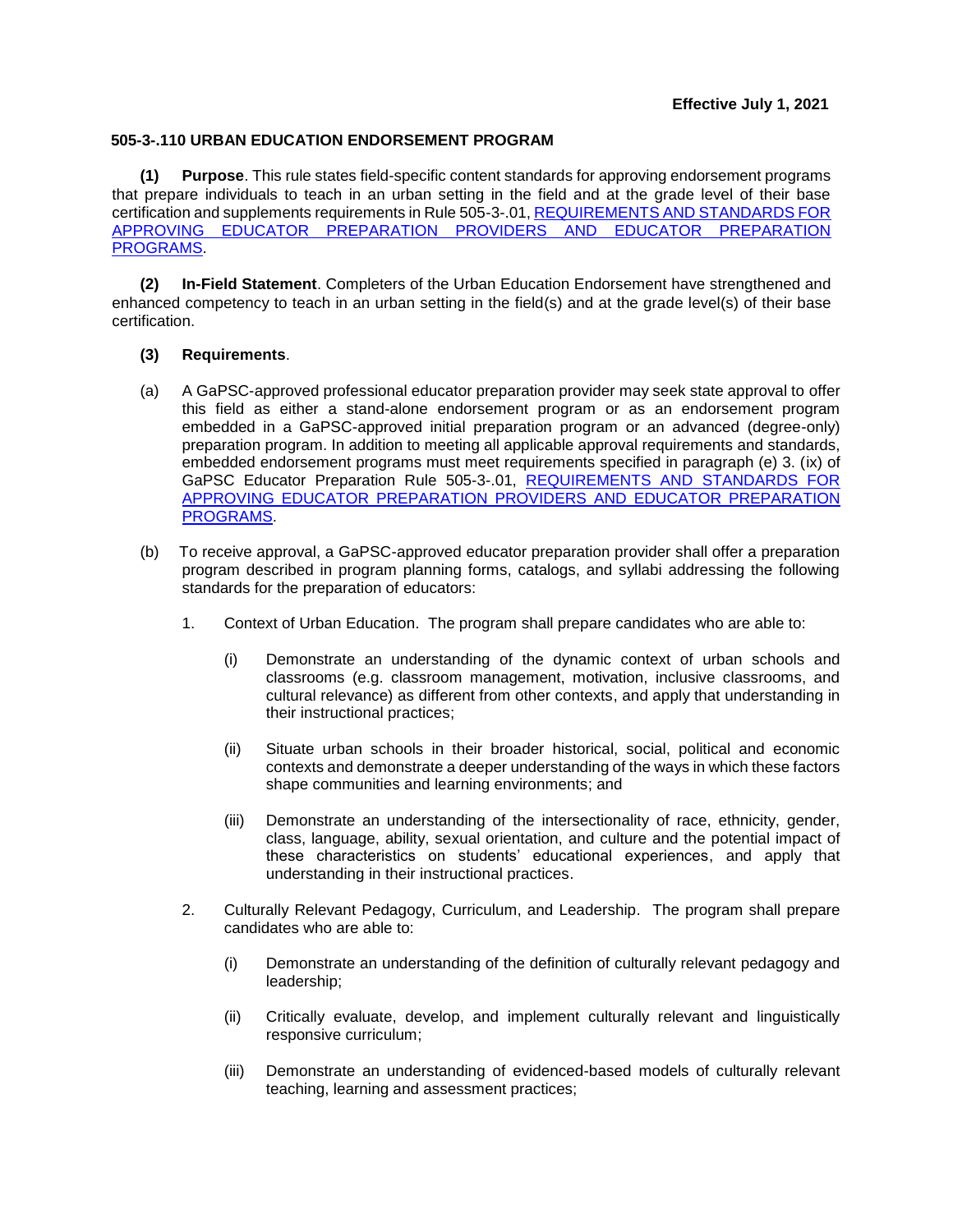- (iv) Demonstrate an understanding of the impact of students' diverse identities (race, ethnicity, gender, class, language, ability, sexual orientation, and culture), cultural backgrounds and experiences on teaching, learning, assessment practices, and academic success, and use this understanding to inform, plan, and implement culturally relevant teaching, learning, assessment, and classroom management practices; and
- (v) Research, evaluate and apply leadership and advocacy strategies that support a culturally relevant learning environment.
- 3. Urban Learner and Learning in the 21st Century. The program shall prepare candidates who:
	- (i) Recognize the cultural capital of urban students and validate them as assets (funds of knowledge) to inform instructional practices and dispositions;
	- (ii) Explore and experience the contexts in which students from urban communities live and form identities; and
	- (iii) Investigate cultural trends and advancements in technologies that impact the learning of students from urban communities.
- 4. Communication, Engagement, and Partnerships with Families Schools and Communities. The program shall prepare candidates who:
	- (i) Demonstrate an understanding of the importance of school partnerships between families, home and communities;
	- (ii) Demonstrate the cultural competence to establish, elicit, and maintain clear two-way communication between school, families, home and communities;
	- (iii) Become culturally self-aware by increasing knowledge and understanding of their beliefs and values in order to engage communities and support families; and
	- (iv) Demonstrate an understanding of how to engage and establish authentic partnerships between families, schools, and communities to support student learning and wellbeing.
- 5. The Impact of Educator Culture, Perspectives, and Implicit Bias. The program shall prepare candidates who:
	- (i) Demonstrate their understandings of how cultural norms and implicit bias impact their perspectives of urban education;
	- (ii) Demonstrate an understanding of how to assess personal implicit bias; and
	- (iii) Reflect on how personal knowledge of implicit and explicit bias can be used to create inclusive and equitable educational opportunities.
- 6. The Impact of Systems, Structures and Policies on Urban Education. The program shall prepare candidates who:
	- (i) Demonstrate an understanding of how issues of race, gender, class, identity, privilege, and power impact students living in urban communities, and apply that understanding in their instructional practices;